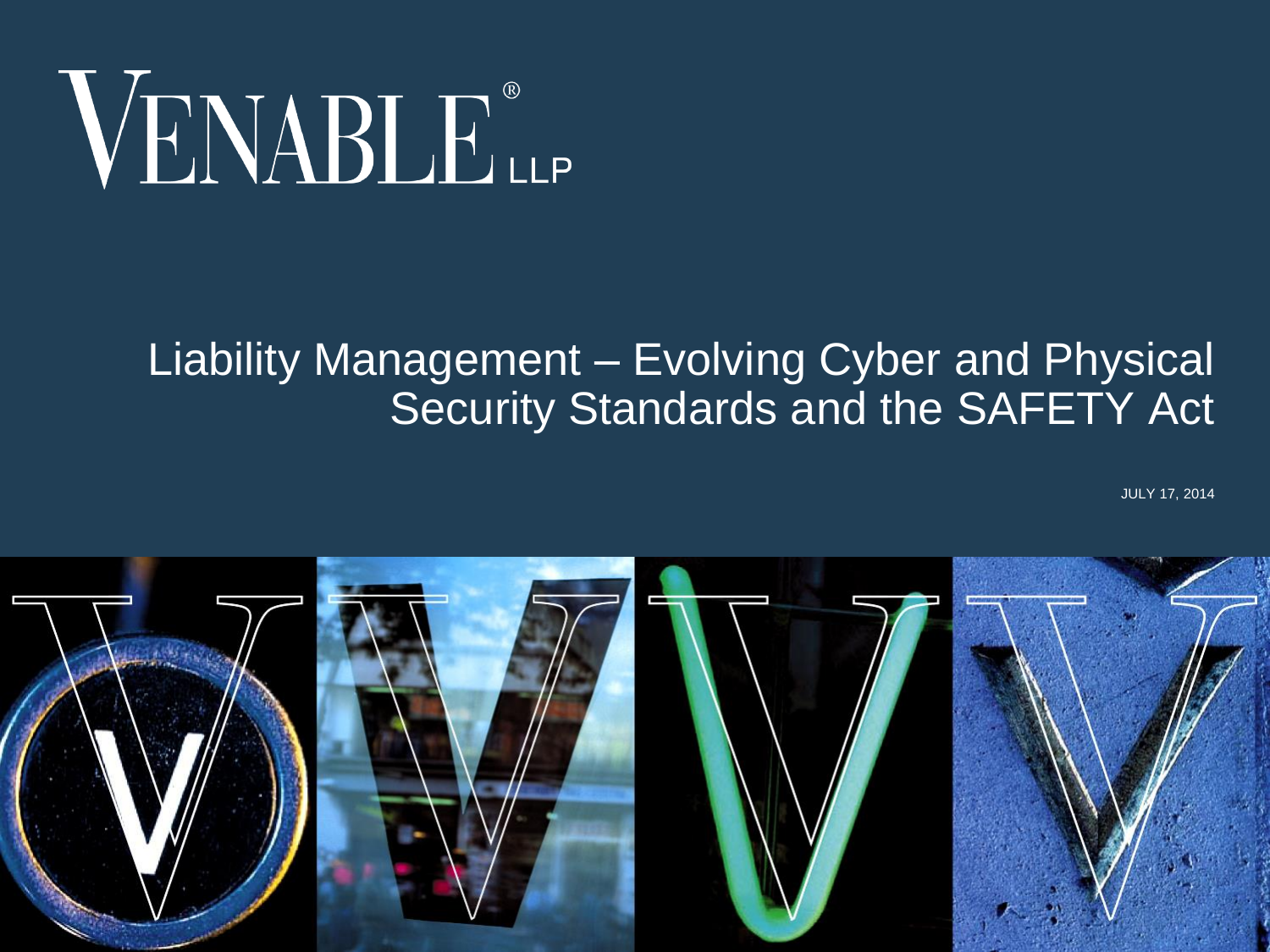# Agenda

- 1. Security Risks affecting the Maritime Transportation System (MTS)
- 2. The SAFETY Act as an effective risk management tool
- 3. SAFETY Act coverage for physical security and cybersecurity practices
- 4. Questions

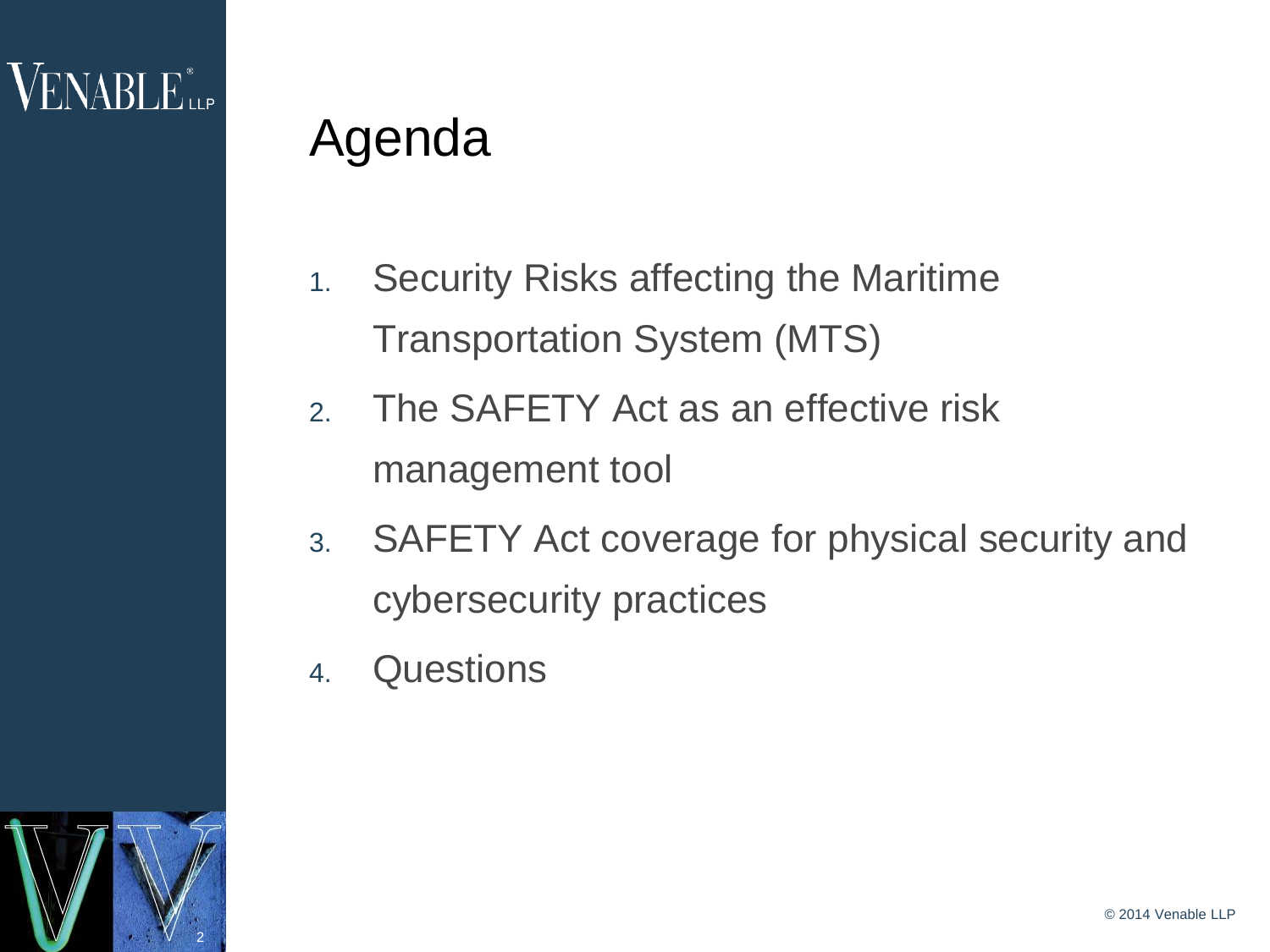### **VENABLE** LLP

3

#### Importance of U.S. Ports to National Security and Economy

"Ports, waterways and vessels handle billions of dollars in cargo annually, and an attack on our nation's marine transportation system could have dire consequences. Ports are inherently vulnerable to terrorist attacks because of their size, general proximity to metropolitan areas, the volume of cargo being processed, and the ready access the ports have to transportation links into the United States. An attack on a large port could also have a widespread impact on the broader global supply chain . . . and the world economy."

> *Statement of Stephen L. Caldwell Director, Homeland Security and Justice Before the Committee on Homeland Security and Governmental Affairs, U.S. Senate June 4, 2014*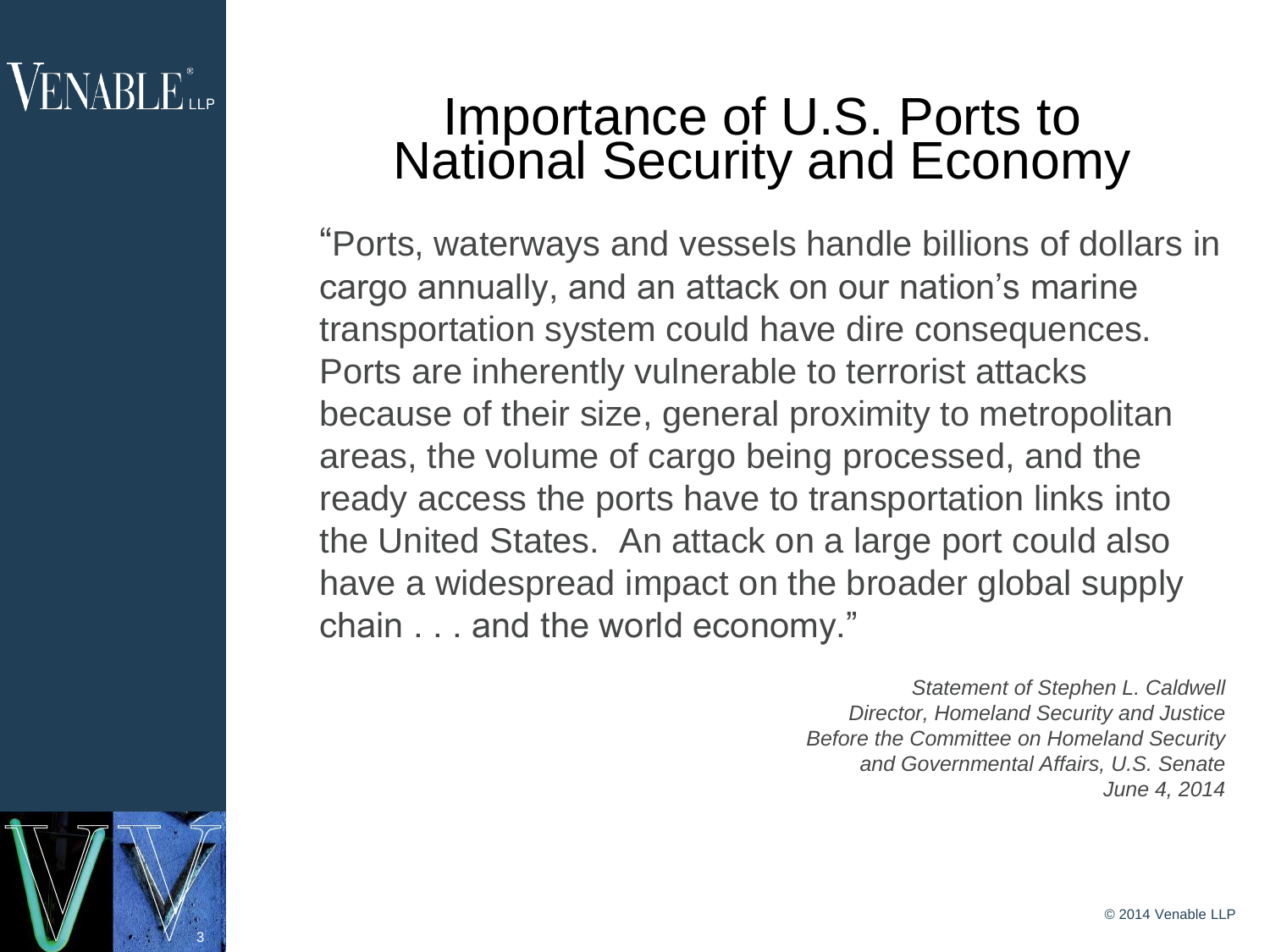4

# Security Risks affecting the MTS

- **Physical security risks are well-documented (terrorist** attacks on ports and vessels, piracy, etc.)
- Cyber-risks are less understood but are increasing in frequency and severity
	- MTS is not currently subject to mandatory cybersecurity regulation, but increased regulation could be imminent
	- Area, vessel, and facility security assessments all currently require consideration of radio and telecommunication systems, including computer systems and networks. This could become more prescriptive under the Maritime Transportation Security Act (MTSA)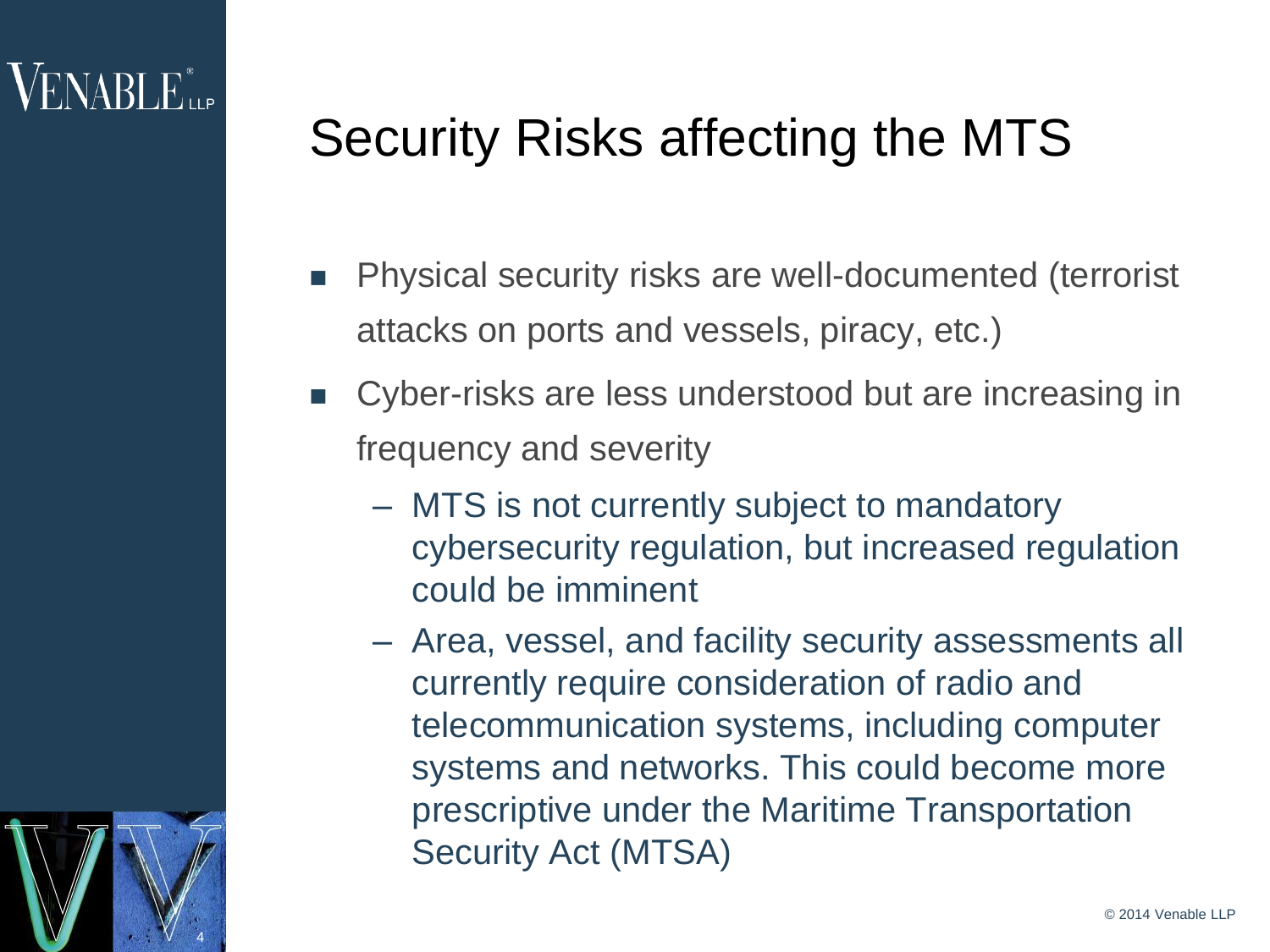# $\sf{VENABLE}^*$ ile

#### IT Dependency Leads to Potential Vulnerability

- **Per GAO, port owners and operators rely on several forms of** information and communications systems to operate
	- Terminal Operating Systems
	- Industrial Control Systems (ICS)
	- Business Operations Systems
	- Access Control and Monitoring Systems
- Vessels rely on technologies such as GPS, marine Automatic Identification System (AIS), and Electronic Chart Display and Information System (ECDIS)
- **These technologies are not always secure and can lead to** attacks and compromises.

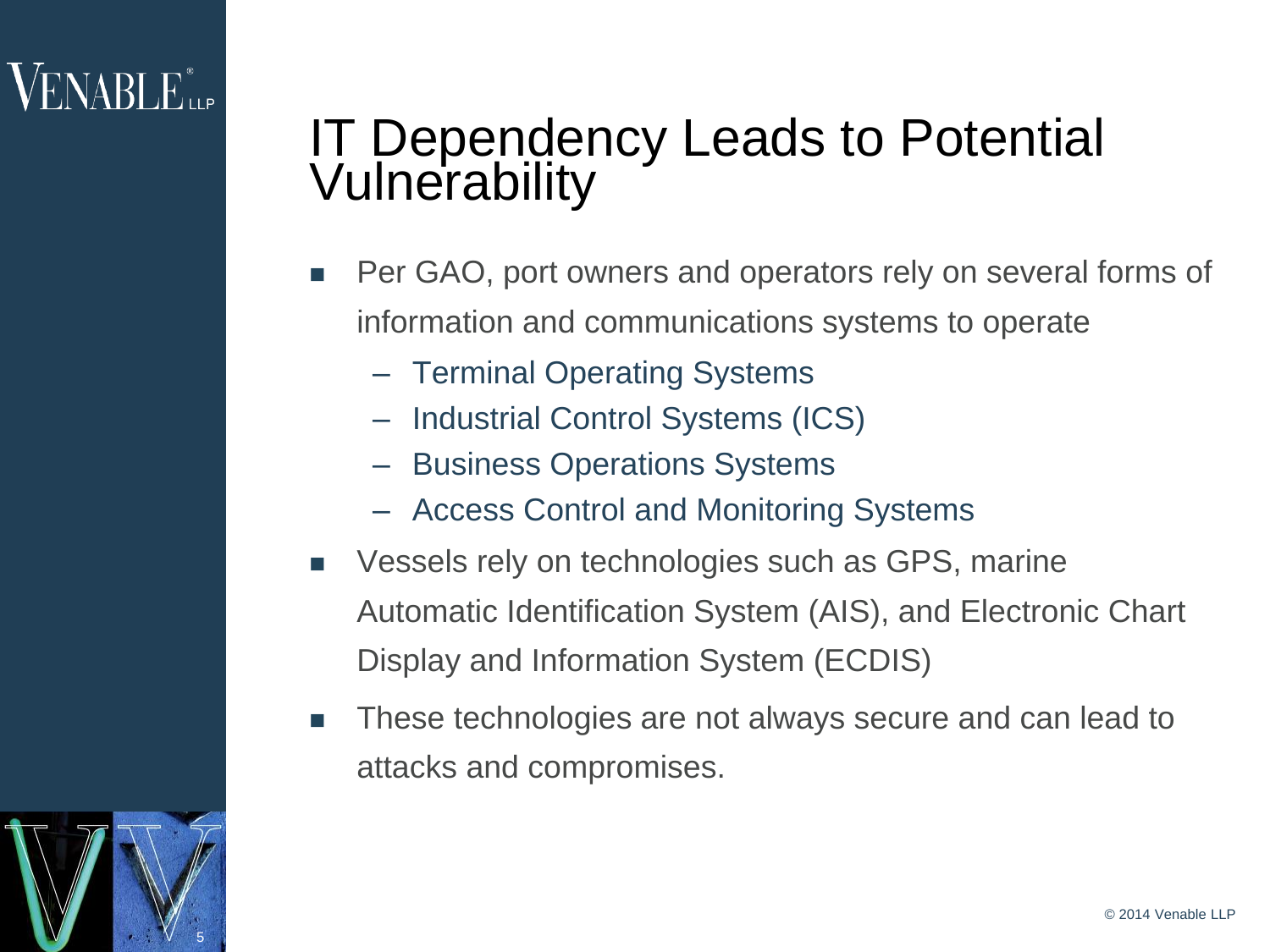# VENABLE<sup>®</sup>

#### Examples of Technologies Used in Maritime Ports

#### **Container**



#### **Bulk liquid**



#### **System descriptions**

#### **Terminal operating systems**

Control container movement and storage in the maritime port, among other things. Examples of data that terminal operating systems could contain include shipping information, cargo categorization, and records of container movement.

#### **Business operations systems**

Support the business operations of the terminal, such as communication with customers and preparation of invoices and billing documentation.

#### Industrial control systems

Facilitate the movement and processing of goods throughout the terminal, including the operation of motors, pumps, valves, signals, lighting, and access controls.

#### Dry bulk

6



Source: GAO analysis of maritime sector information; Art Explosion (clip art).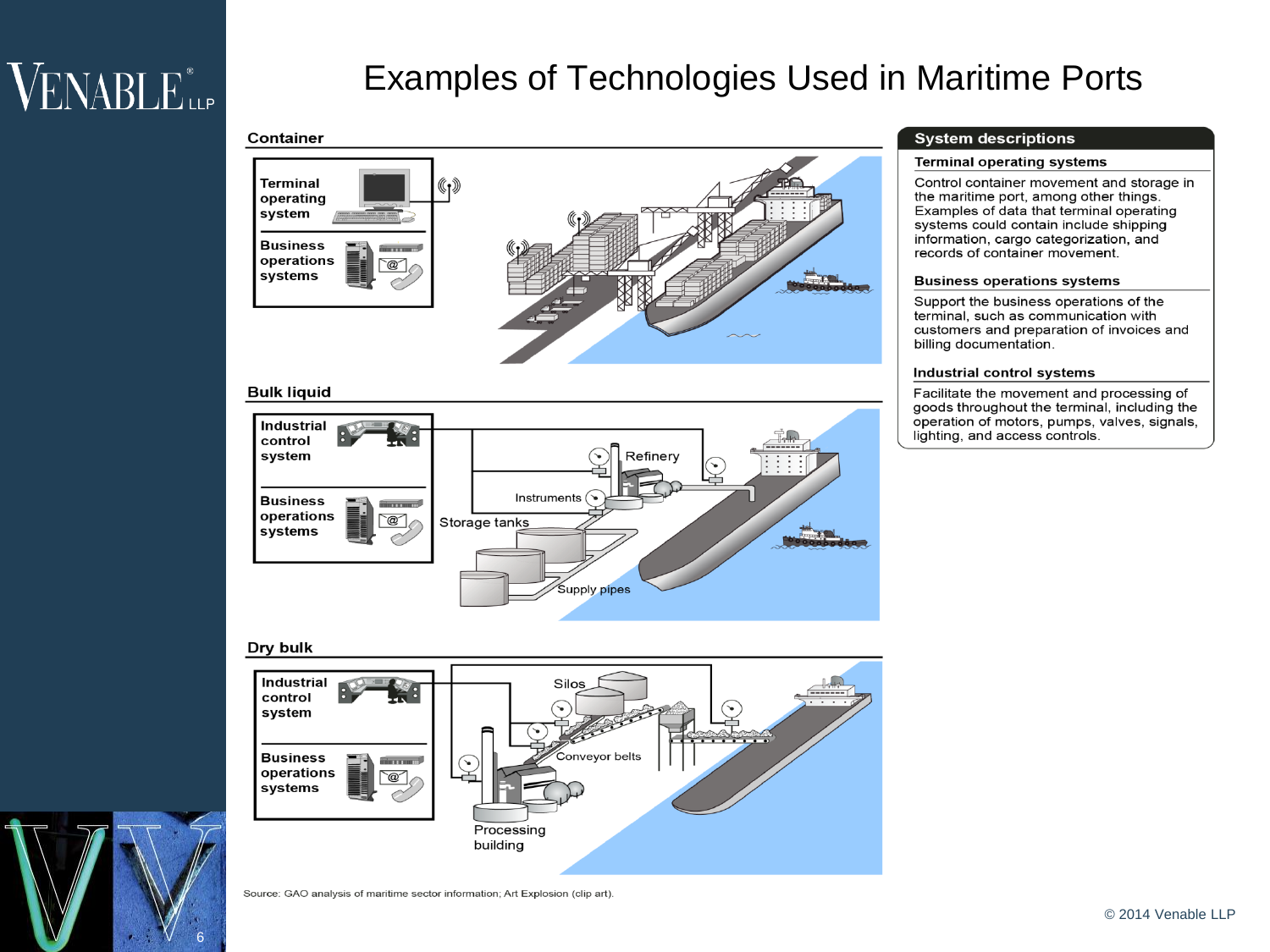# $\sf{VENABLE}^*$

7

#### Cyber Vulnerabilities Are Not Well Understood

- A 2013 Brookings report found that only 1 of 6 ports reviewed had conducted vulnerability assessments; none had an incident response plan.
- GAO reports that area maritime security plans (AMSPs) and facility security plans (FSPs) reviewed provided only limited consideration of cyber-risks
	- Guidance for developing AMSPs and FSPs to be updated in 2014 to require "basic" considerations of cyber issues

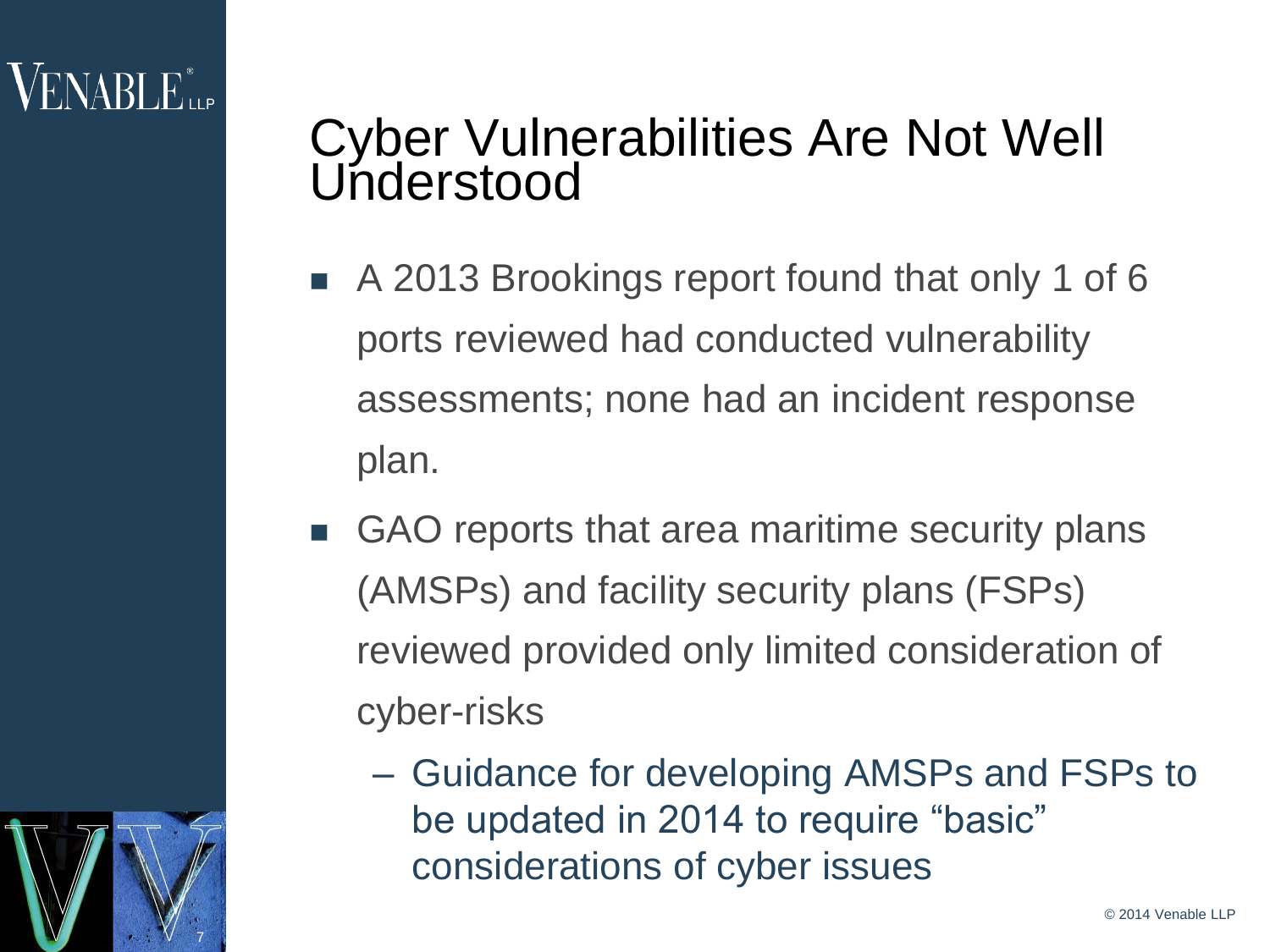# The Cyber Threat is Real

- **Per DHS, "the severity of cyber-related threats has** only recently been recognized"
- **EXTERGH** Actual attacks show that cyber-attacks are not merely hypothetical
	- Antwerp port hack
	- Oil rig attacks
	- Attacks on ships facilitated by data resulting from hack
- Known vulnerabilities in ICS, GPS, AIS, and ECDIS could soon be exploited by threat actors (terrorists, organized crime, hacktivists, etc.)

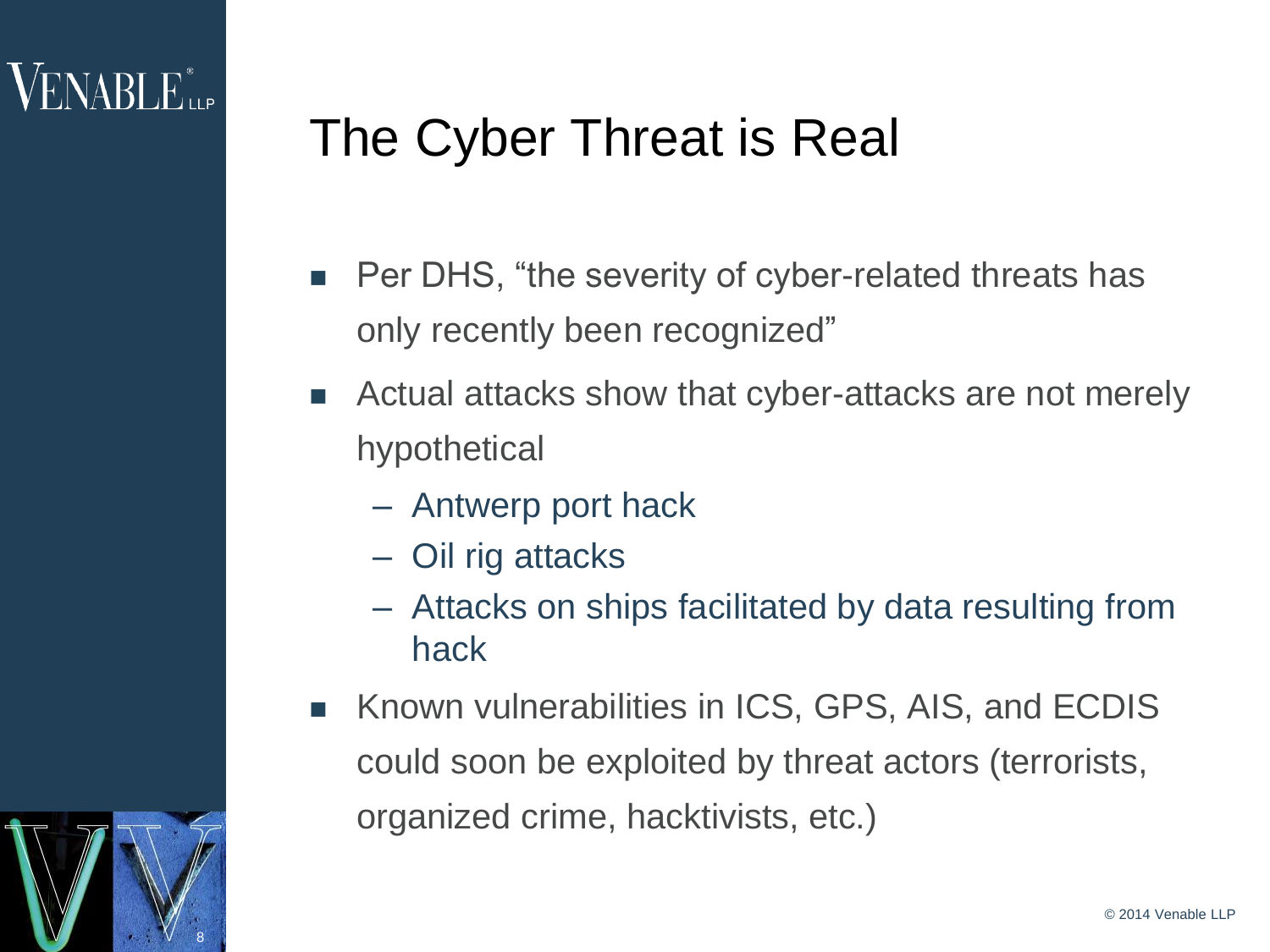# **VENABLE**

9

# Port of Antwerp – A Case Study

- From 2011 to 2013, drug traffickers concealed an unknown quantity of heroin and cocaine with street value of over \$210 million inside shipping containers
- **Traffickers recruited computer hackers to infiltrate IT** systems at Port of Antwerp that controlled the movement and location of containers
- Hackers e-mailed malware to staff at the Port that enabled hackers to get remote access; when malware discovered and removed, traffickers broke into offices and installed data interception hardware and key loggers
- **EXTERN Armed with this information, traffickers located the** containers, sent in drivers to pick them up, and erased the data to cover their actions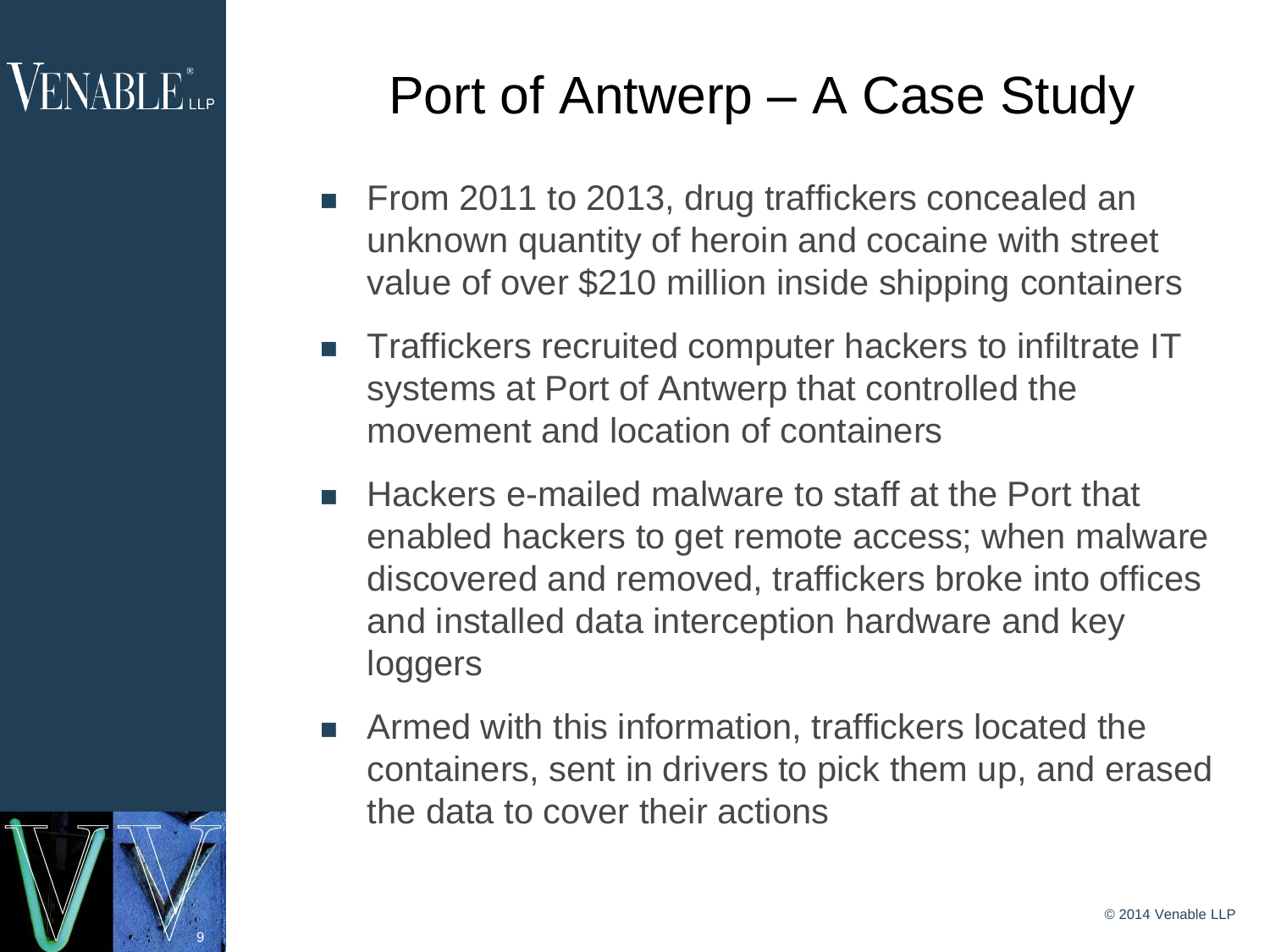# Stakes Are High

- Economic impact of a successful attack could be substantial.
	- Per GAO, U.S. maritime ports handle more than \$1.3 trillion in cargo annually
	- Cyber attacks against oil and gas infrastructure alone will cost energy companies close to \$1.9 billion by 2018
- Some attacks could also result in loss of life and/or environmental catastrophe

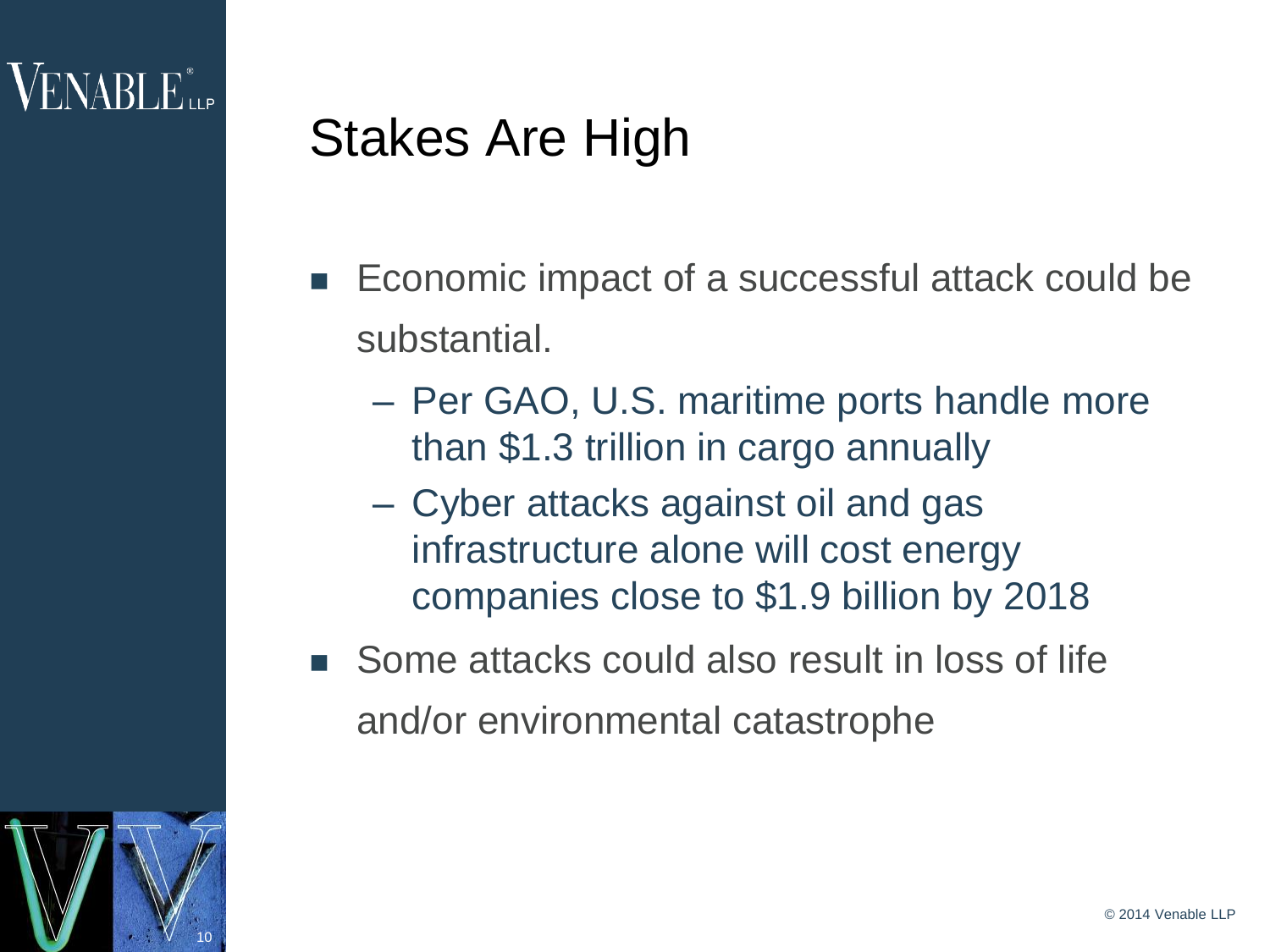#### Why Worry About Cyber in the Absence of Explicit Regulation?

- **Lawsuits** 
	- Negligence
	- Breach of contract
	- Shareholder
- **Regulatory enforcement actions**
- Criminal actions
- Share price considerations for public companies
- Not to mention first party costs to contain reputational harm, etc.



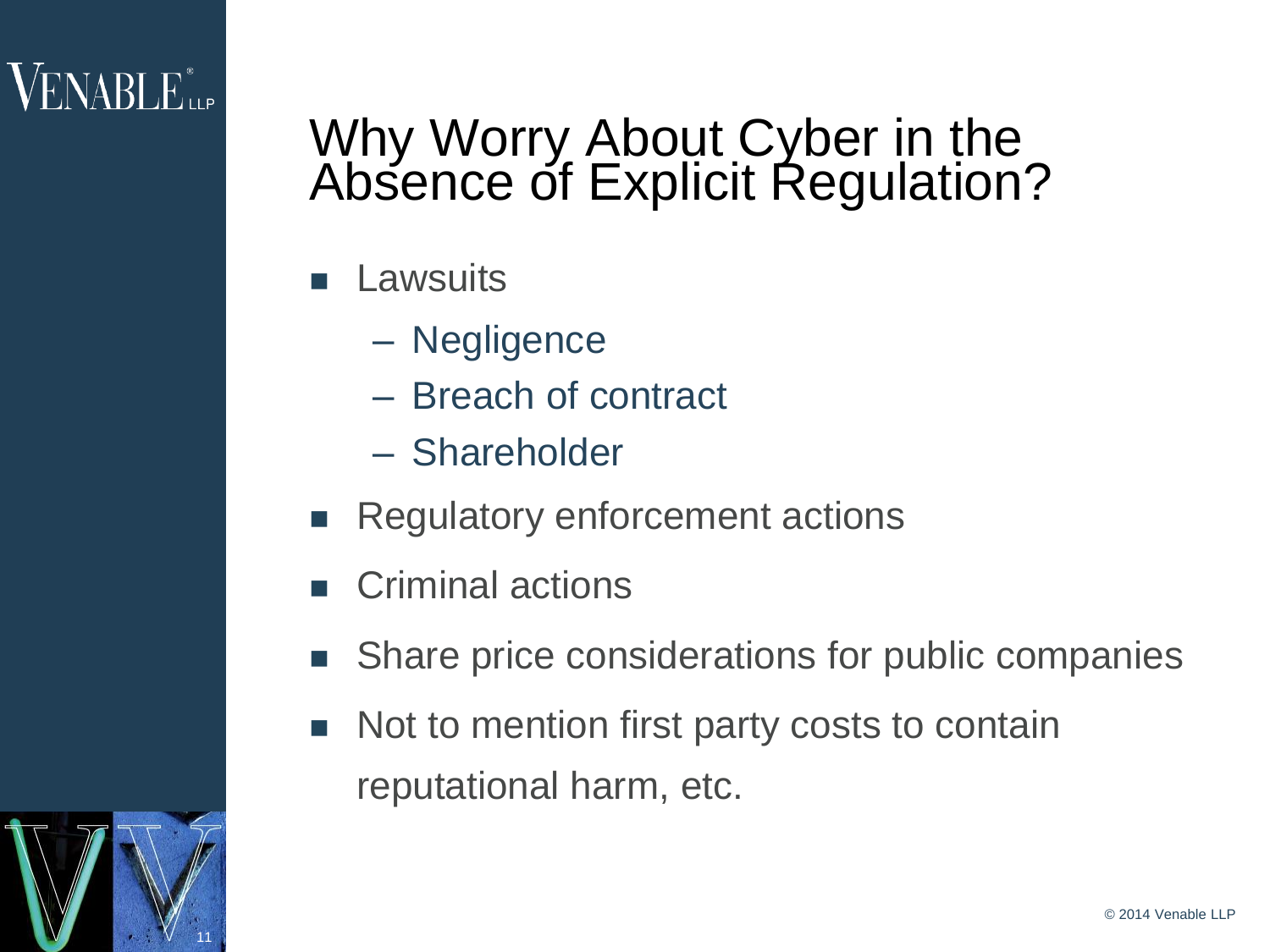12

### The SAFETY Act

- **The SAFETY Act (Support Anti-Terrorism by Fostering** Effective Technologies Act)
	- Enacted as part of the Homeland Security Act of 2002, Public Law 107-296 (Title VIII, Subtitle G, Secs. 861-65)
	- Implementing regulation at 6 C.F.R. Part 25
- Intended to encourage the development and deployment of anti-terrorism technologies by creating systems of "risk" and "litigation management"
- **Technologies include:** 
	- Products, devices, equipment
	- Services both supporting and stand alone services
	- Cyber-related items
		- Information technologies and networks
		- Integrated Systems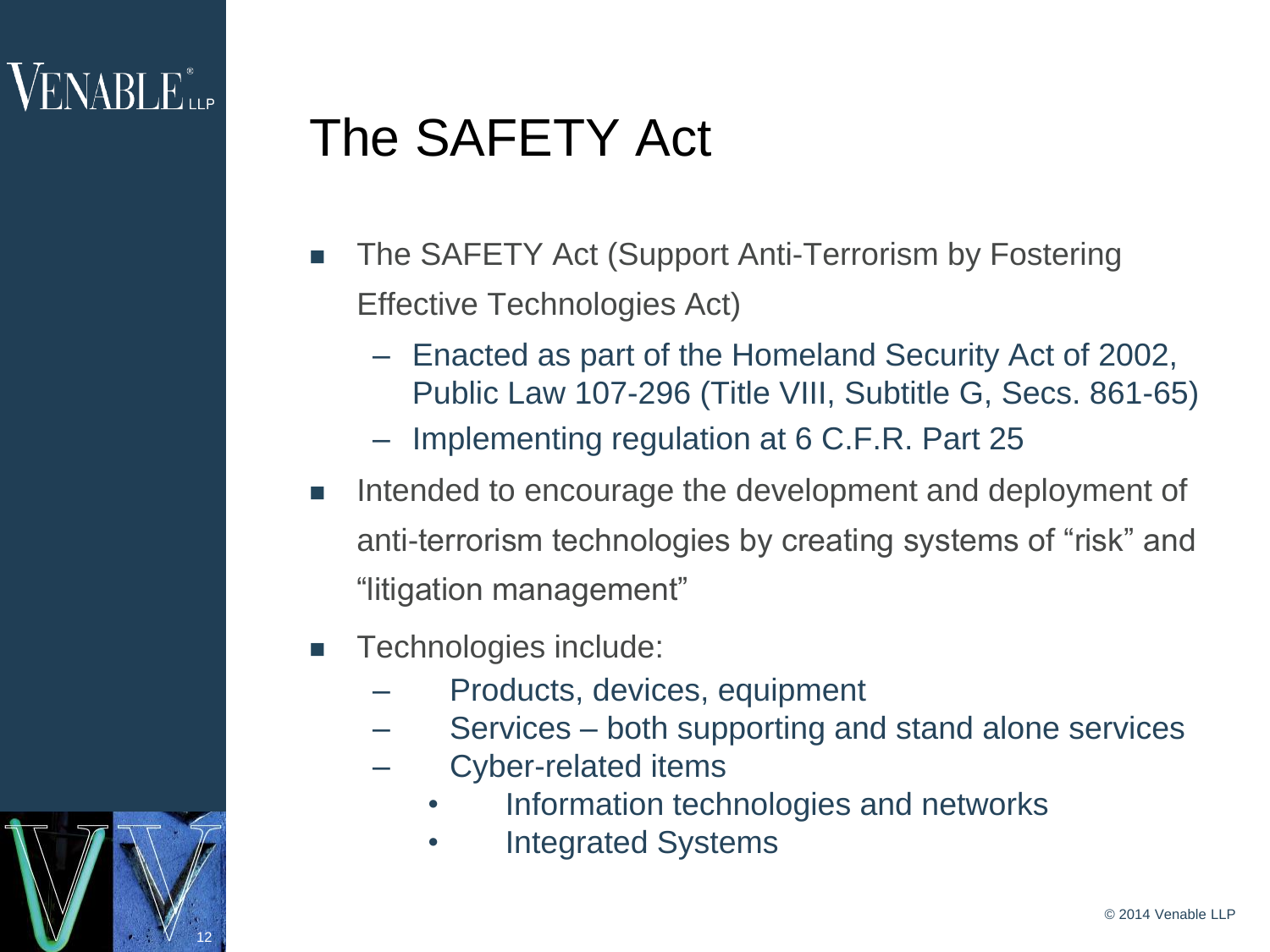### Scope of the Act

- **Applies to an "act of terrorism," which is may include cyber** terrorism
- An "act of terrorism" is defined by DHS as:
	- Unlawful
	- Causes harm, including financial harm, to a person, property, or entity, in the United States…; and
	- Uses or attempts to use instrumentalities, weapons or other methods designed or intended to cause mass destruction, injury or other loss to citizens or institutions of the United States
- **Includes attacks committed by domestic terrorists**
- May include attacks on foreign soil, if harm is to a person, property or entity in the United States

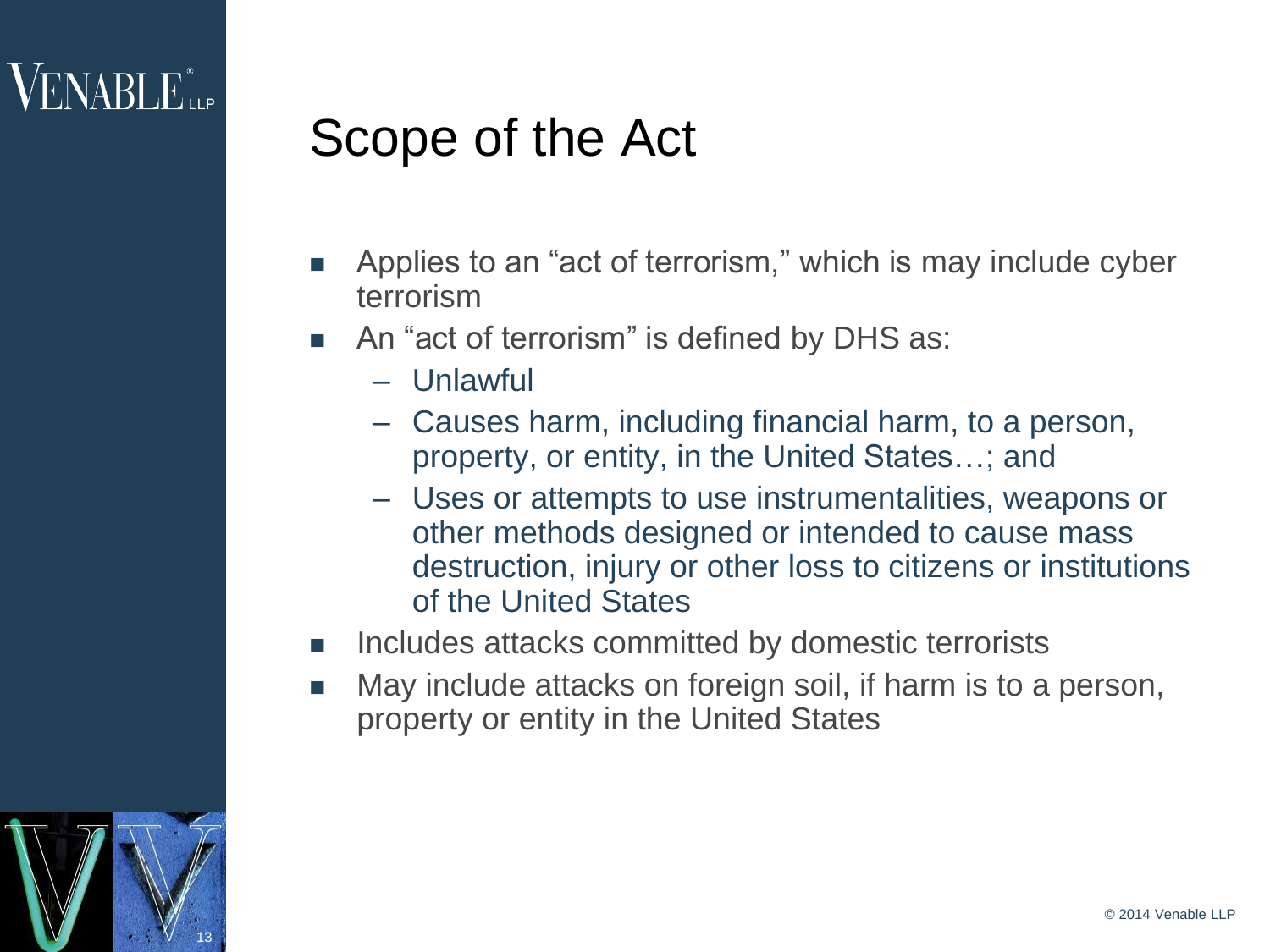

#### Levels of SAFETY Act Protection

#### **Certification**

High degree of confidence in continued effectiveness

**Designation** Proven effective

Developmental, Testing and Evaluation Designation ("DTED")

Additional evidence needed to prove effectiveness

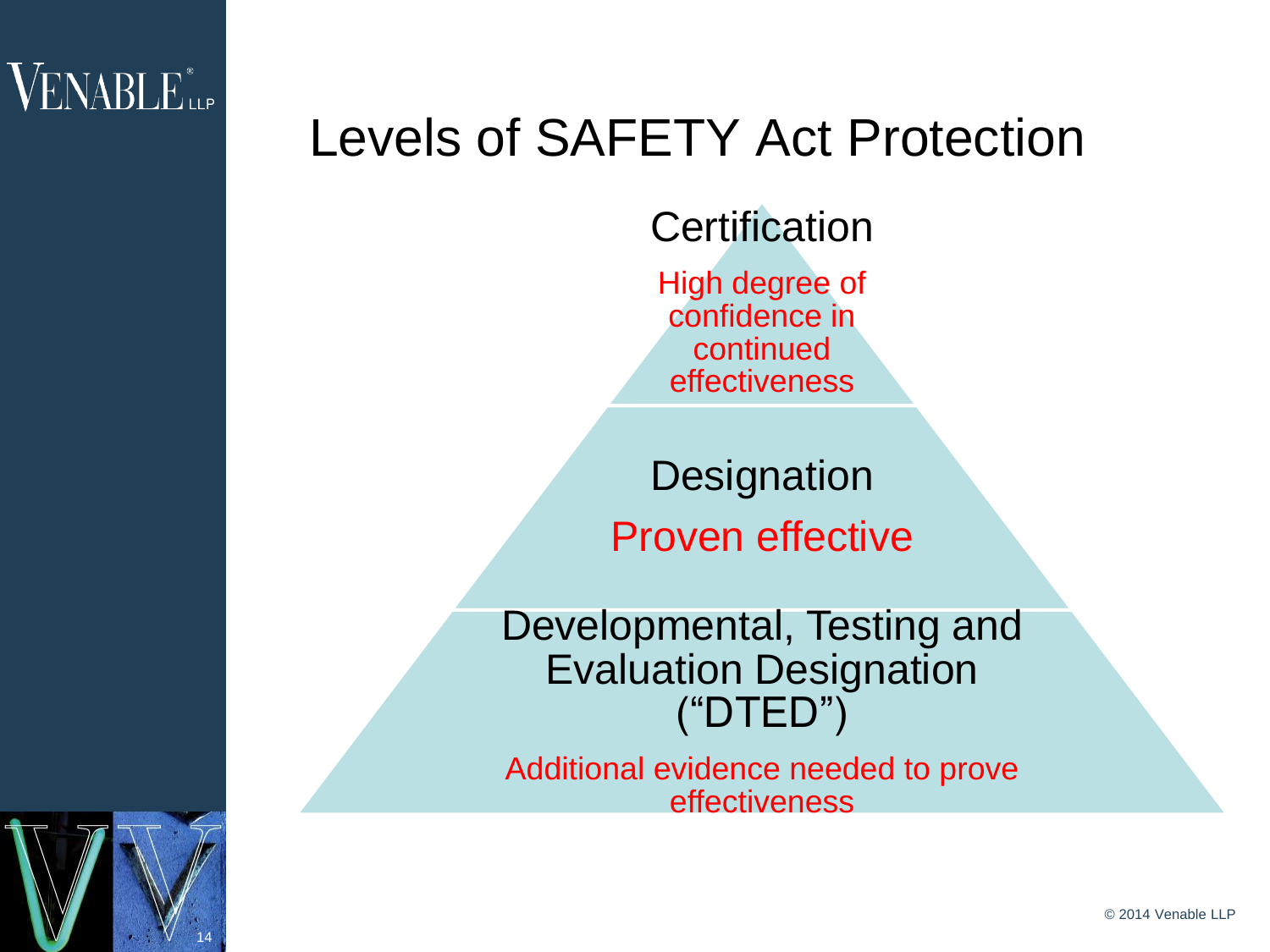VENABLE LLP

#### Benefits of Protections

| Certification | - All the benefits of Designation<br><b>Government Contractor Defense</b>                                                                                                                                                                                                                                                                                                                                                                    |
|---------------|----------------------------------------------------------------------------------------------------------------------------------------------------------------------------------------------------------------------------------------------------------------------------------------------------------------------------------------------------------------------------------------------------------------------------------------------|
| Designation   | Liability cap at a pre-determined insurance level<br>÷.<br>Exclusive jurisdiction in Federal court<br>$\blacksquare$<br>Consolidation of claims<br>No joint and several liability for noneconomic<br>damages<br>Bar on noneconomic damages unless plaintiff<br>$\sim 100$<br>suffers physical harm<br>No punitive damages and prejudgment interest<br>$\blacksquare$<br>Plaintiff's recovery reduced by collateral sources<br>$\blacksquare$ |
| DTED          | - Same as Designation, but for a shorter duration<br>(3 yrs)                                                                                                                                                                                                                                                                                                                                                                                 |

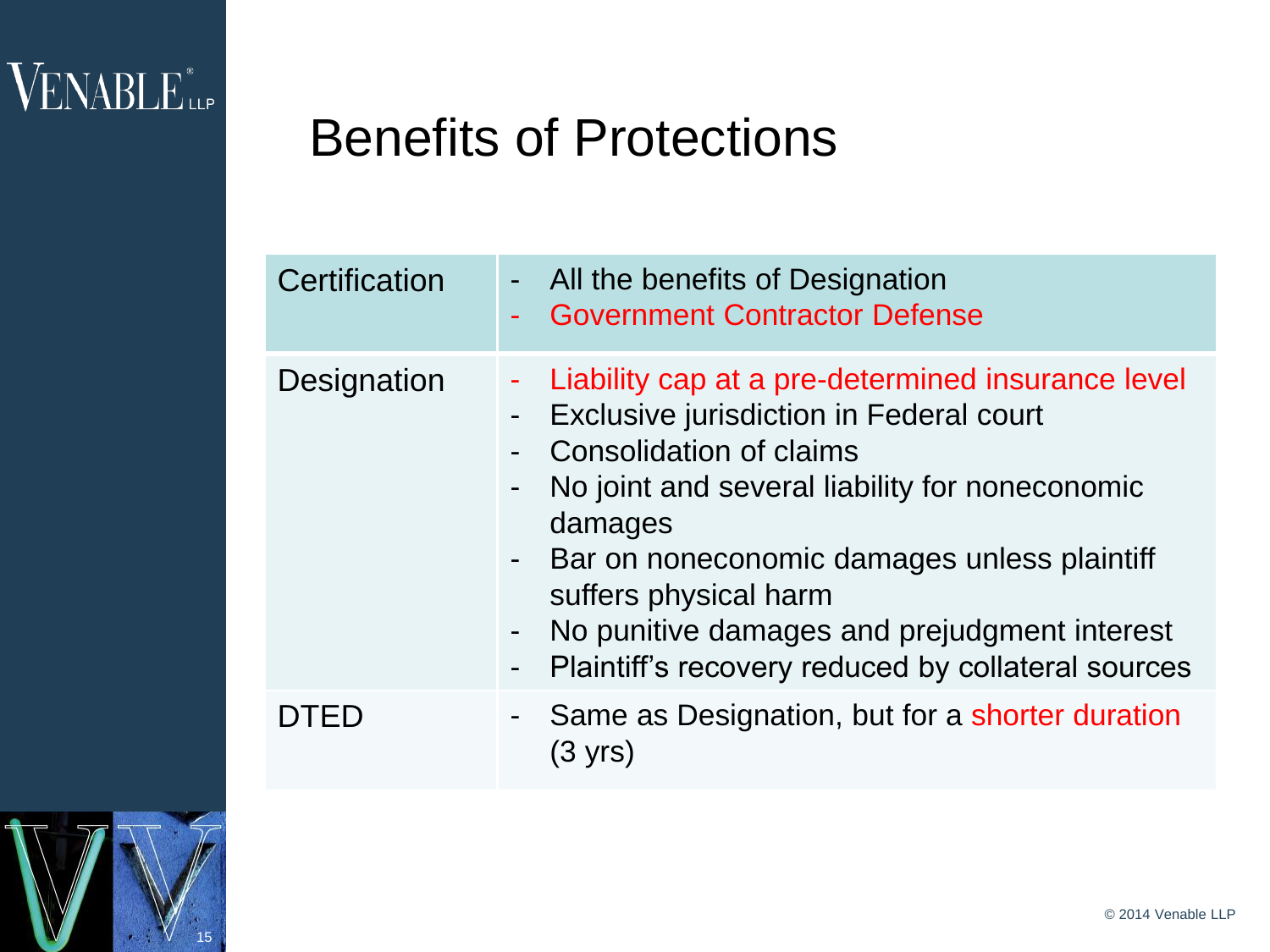

# Obtaining SAFETY Act Protections



#### **OSAI/DHS's Process**

**Completeness** Review (30 days) Technical & Economic Review / Requests for Information

DHS Decision

#### **OSAI/DHS Review Time = 120 days (total)**

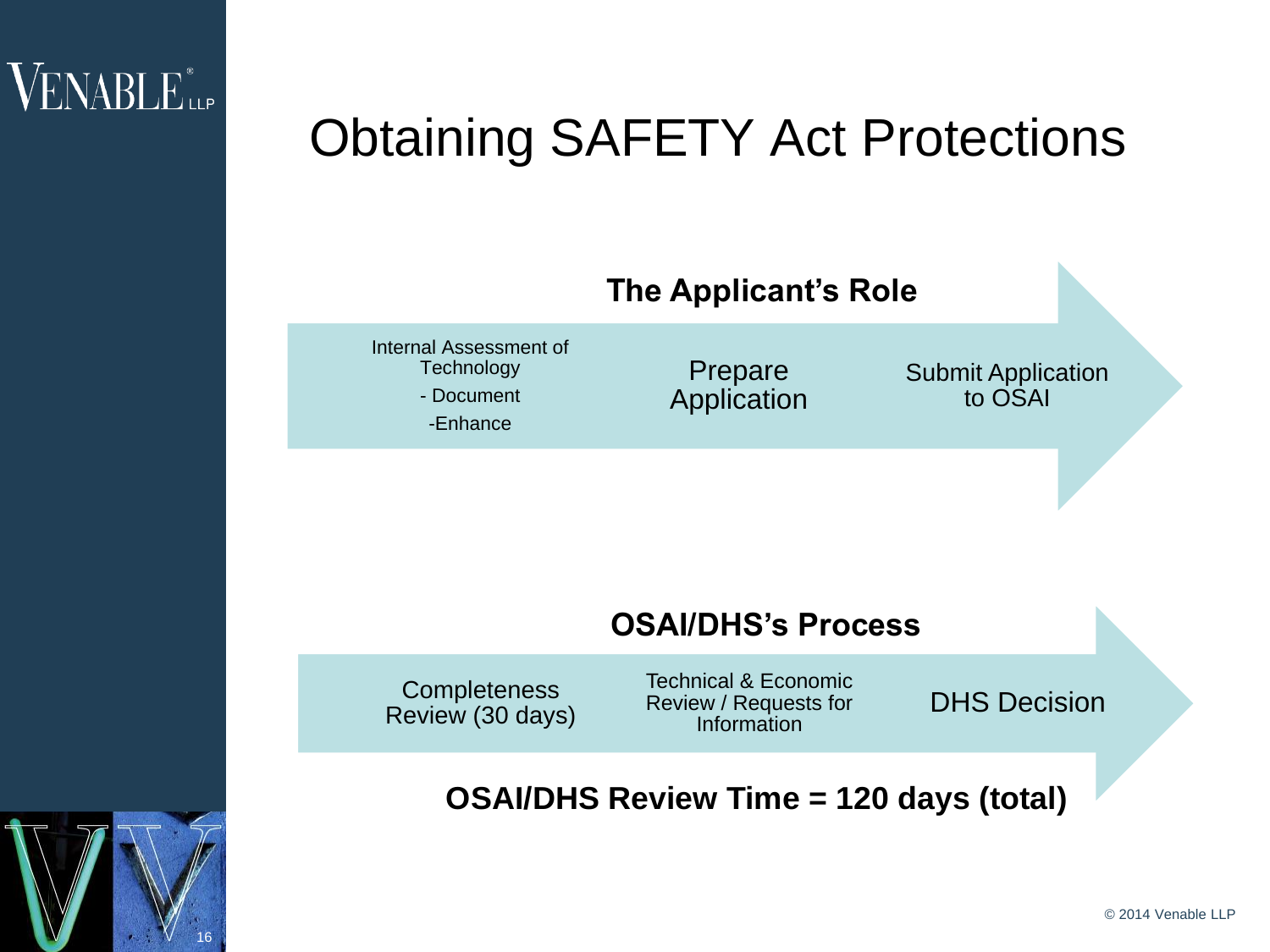# $\sf VENABI$   $E_{\sf uP}^*$

17

#### SAFETY Act Coverage of Physical and Cyber Security Plans

- SAFETY Act covers products and services that a seller provides to others *and* itself, *i.e.* its own physical and cybersecurity programs.
- Covered entities are encouraged to base their programs on accepted standards, particularly in the cyber context, in order to:
	- Provide a baseline against which practices can be compared for purposes of application
	- Corroborate that the plan is effective and otherwise reasonable

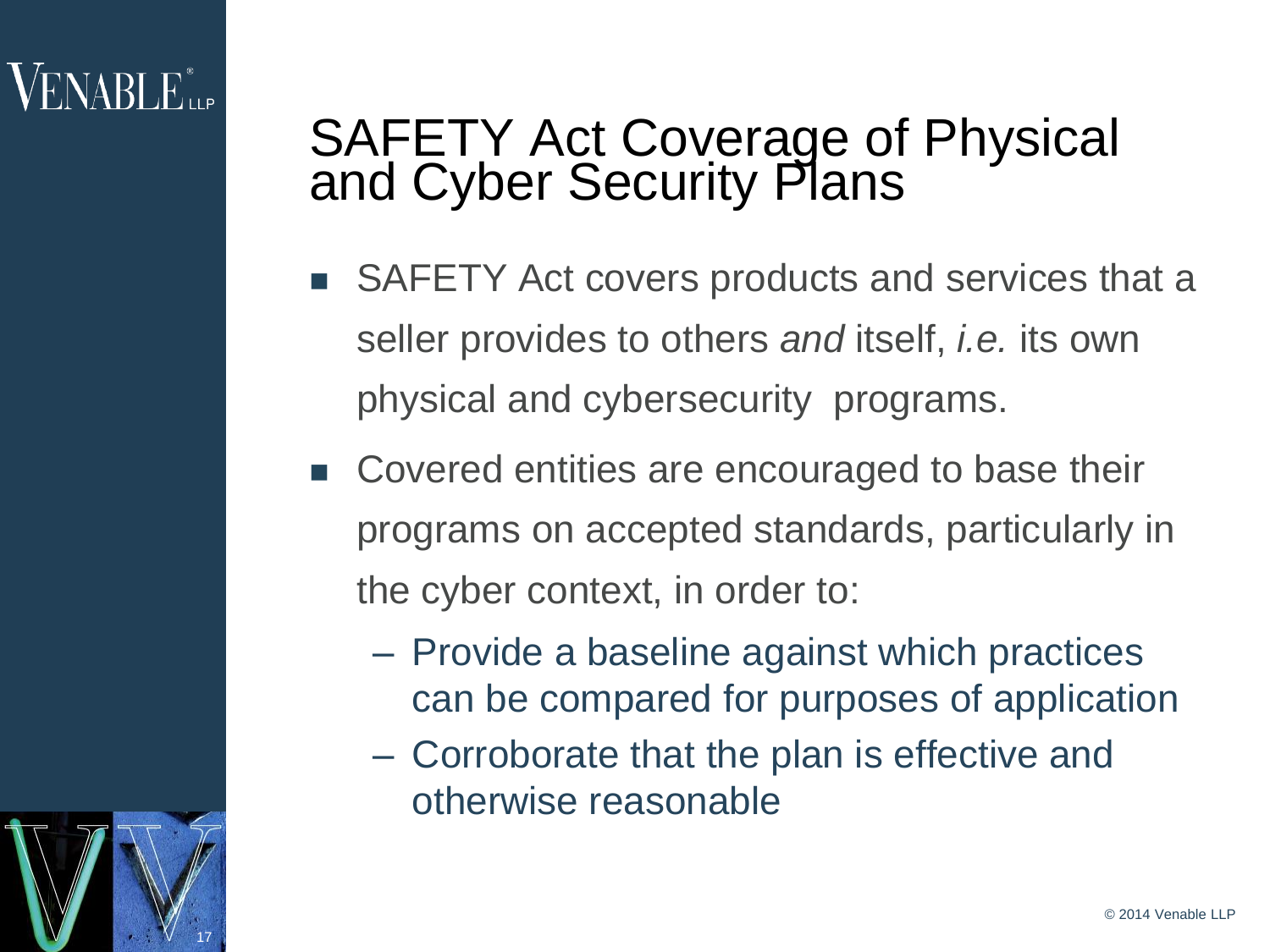# Choosing the Right Standard

- **IF In most instances, entities will have an array of** guidelines, standards, and frameworks from which to choose.
	- Main criteria is reputation and wide level of acceptance
	- Often indicated by ANSI accreditation, propagation by trusted sources, etc.
	- In some cases, regulations may be used as the basis for a program

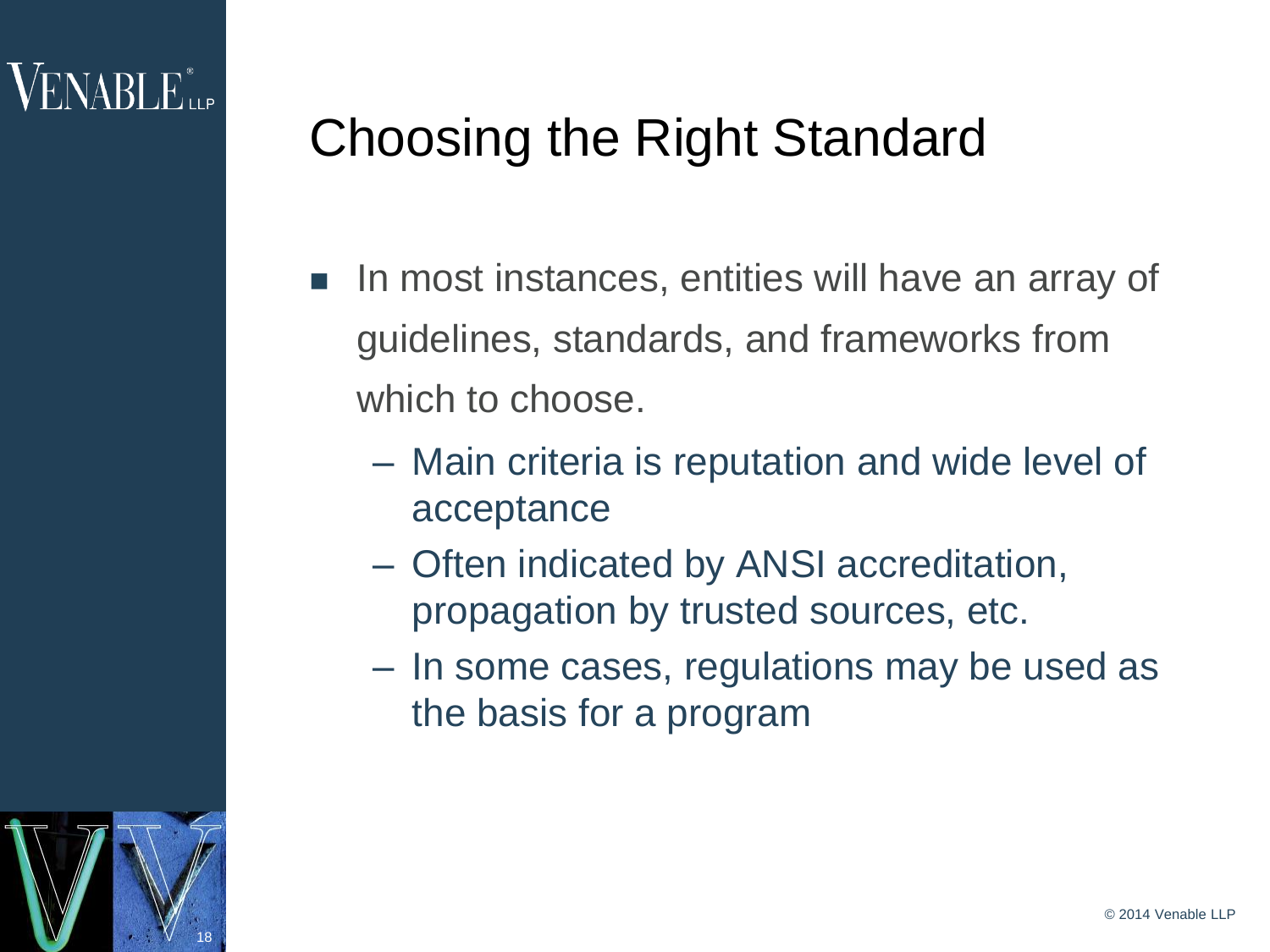# The NIST Cybersecurity Framework

- In the cyber context, implementation of the NIST Cybersecurity Framework is highly encouraged as part of the program sought to be covered by the SAFETY Act.
	- Developed per direction of EO 13636
	- Emphasizes risk management
	- Flexible and scalable
	- Relies on existing standards, guidelines and other resources to achieve desired security outcomes.

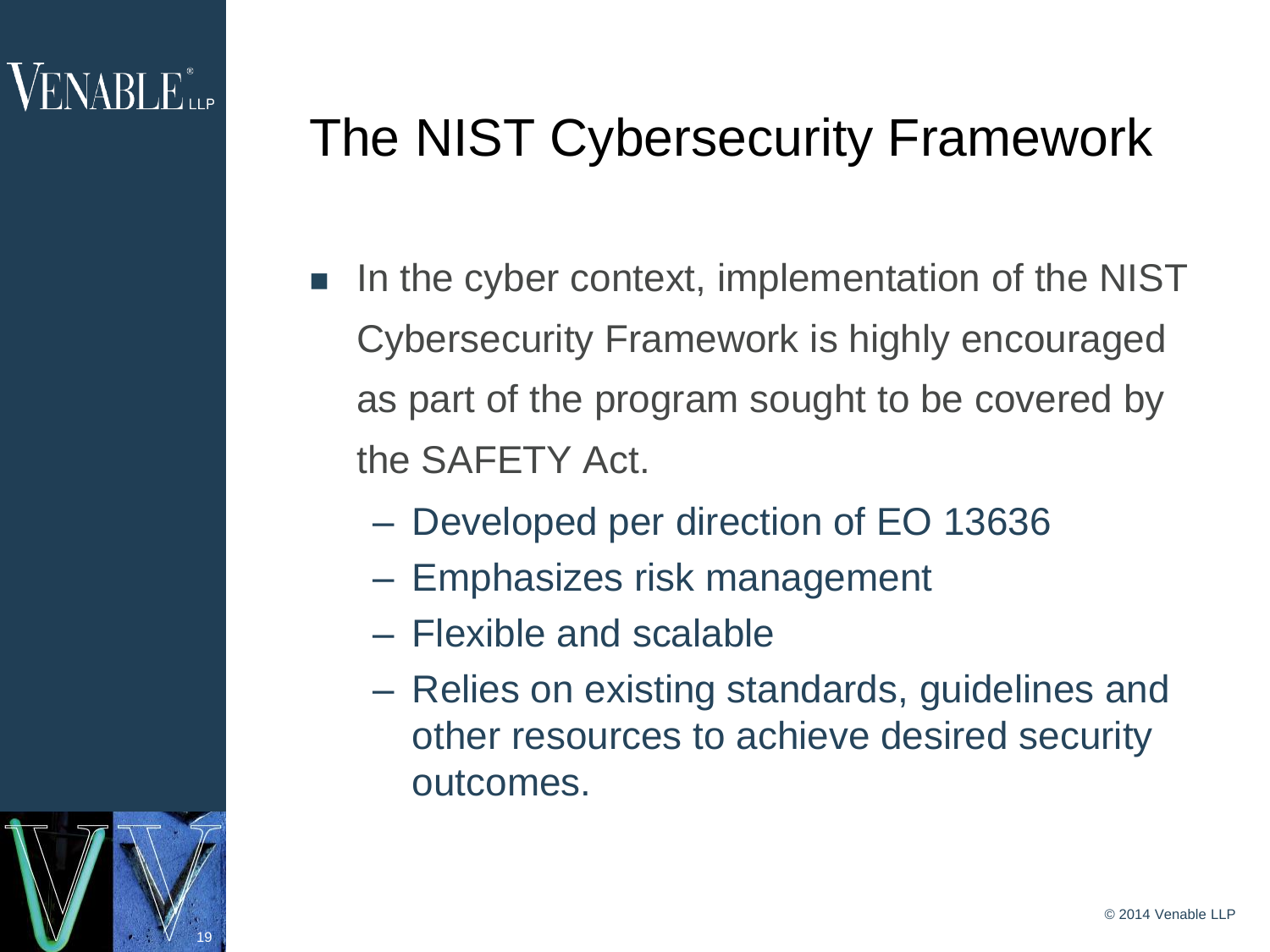# The Framework is a Good Fit for MTS

- OSAI is part of DHS, which is responsible for the voluntary program associated with Framework (C-Cubed)
- Coast Guard "strongly encourages" review of Framework in ALCOAST 122/14 and is seeking feedback on its applicability to the MTS.
- FEMA's 2014 Port Security Grant Program guidance encourages applicants to propose projects to assist in implementing Framework

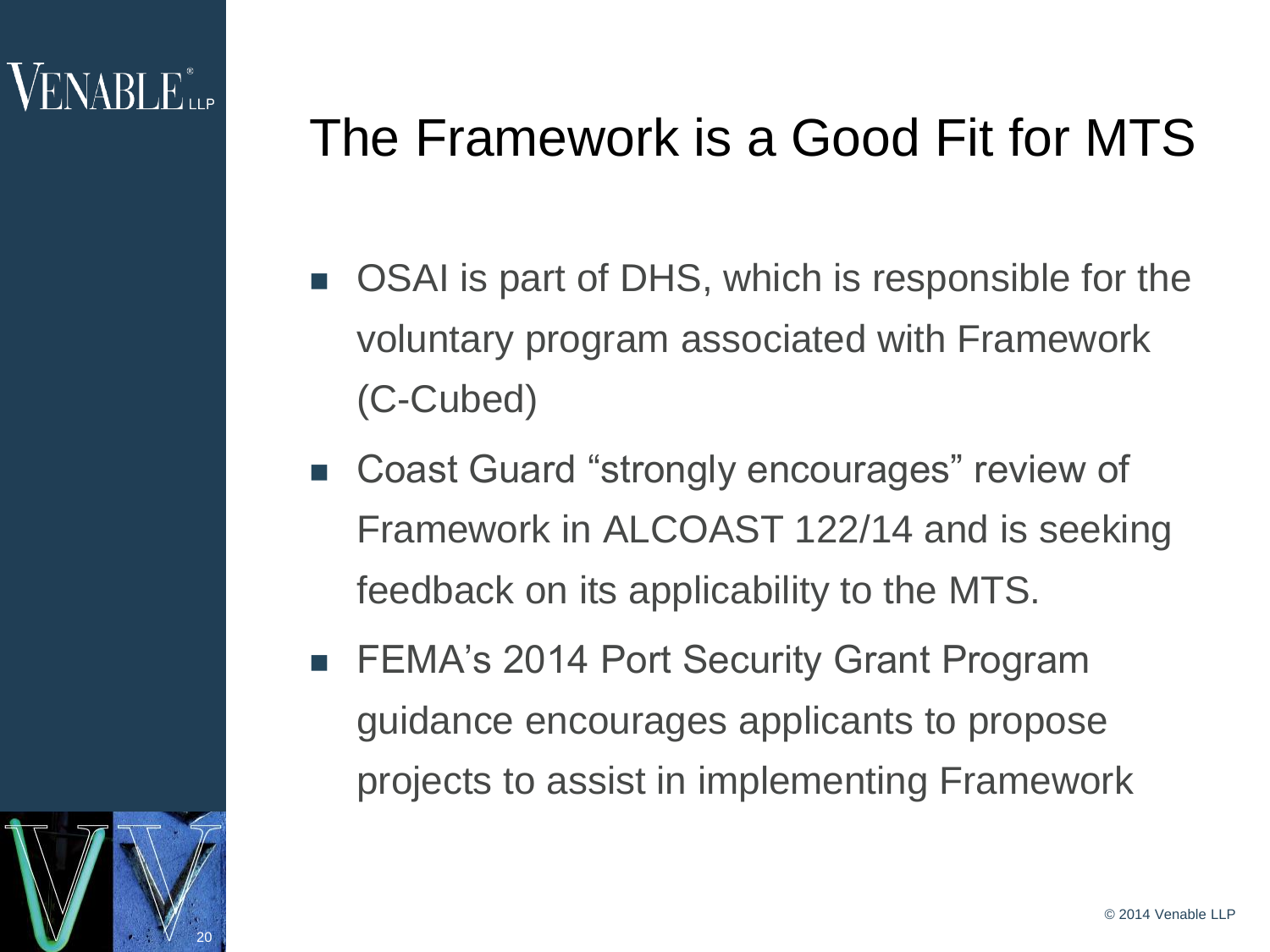#### SAFETY Coverage Makes Business Sense

- Even in the absence of an act of terrorism, the SAFETY Act provides numerous benefits:
	- Lower insurance premiums
	- Gov. approval of security program can serve as a defense against lawsuits
	- Gov. seal of approval can be a boon in the marketplace
- **By purchasing SAFETY covered** technologies/services, entities can also receive additional liability protections.